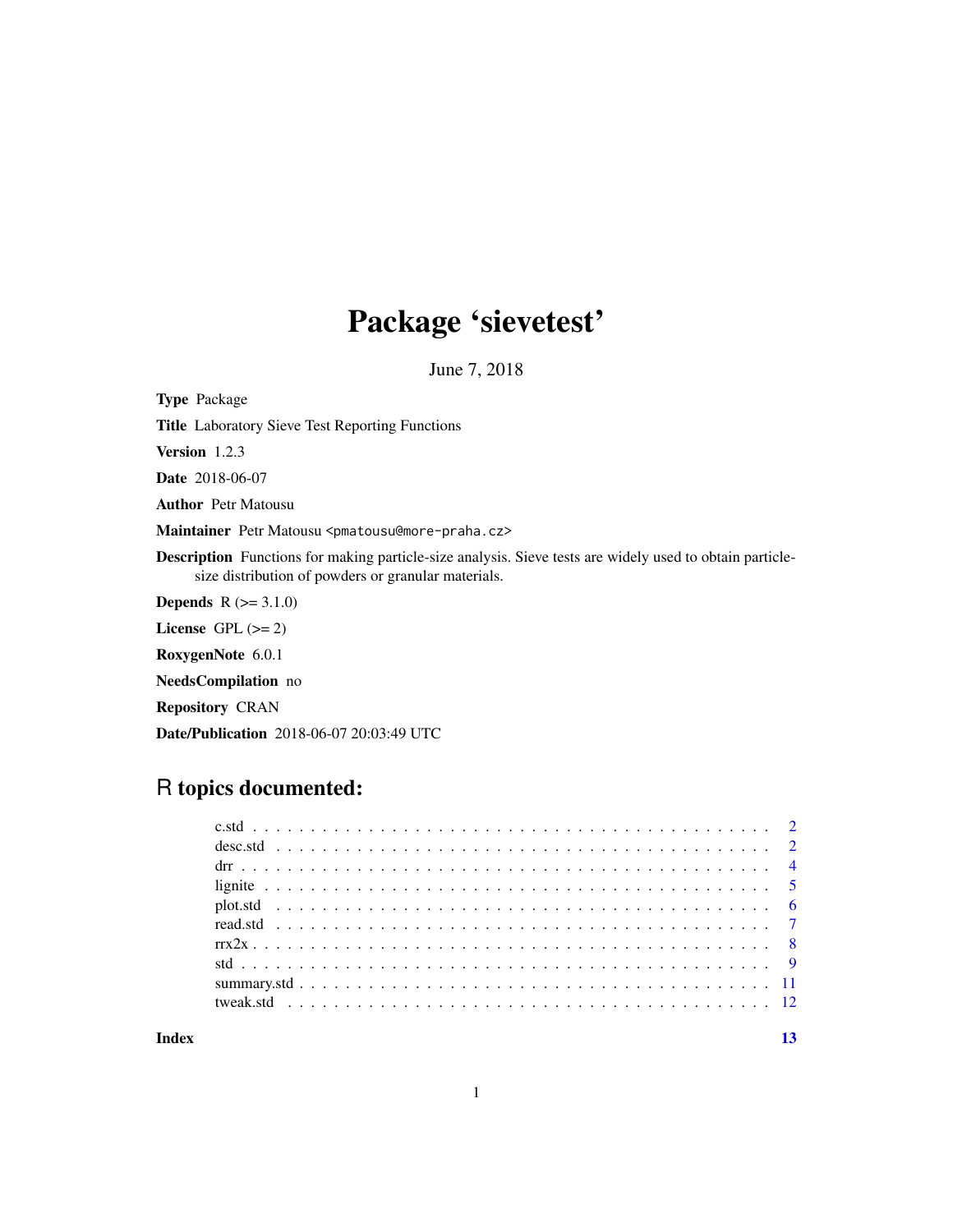<span id="page-1-1"></span><span id="page-1-0"></span>

The function is used to concatenate more sievetest objects together.

#### Usage

```
## S3 method for class 'std'
c(\ldots)
```
### Arguments

... one or more std objects

## Value

Returns one std object concatenated of objects supplied in . . . containing all the sieve test samples grouped together.

#### See Also

[read.std](#page-6-1), [std](#page-8-1), [summary.std](#page-10-1)

### Examples

```
data(lignite)
# a and b simulate some new std objects
a <- lignite[2]
b <- lignite[1]
#
ab\_group \leftarrow c(a,b)
```
<span id="page-1-2"></span>desc.std *Sieve Test Data Object Description*

#### Description

The function for querying a std object for description meta data or creating new description meta data list.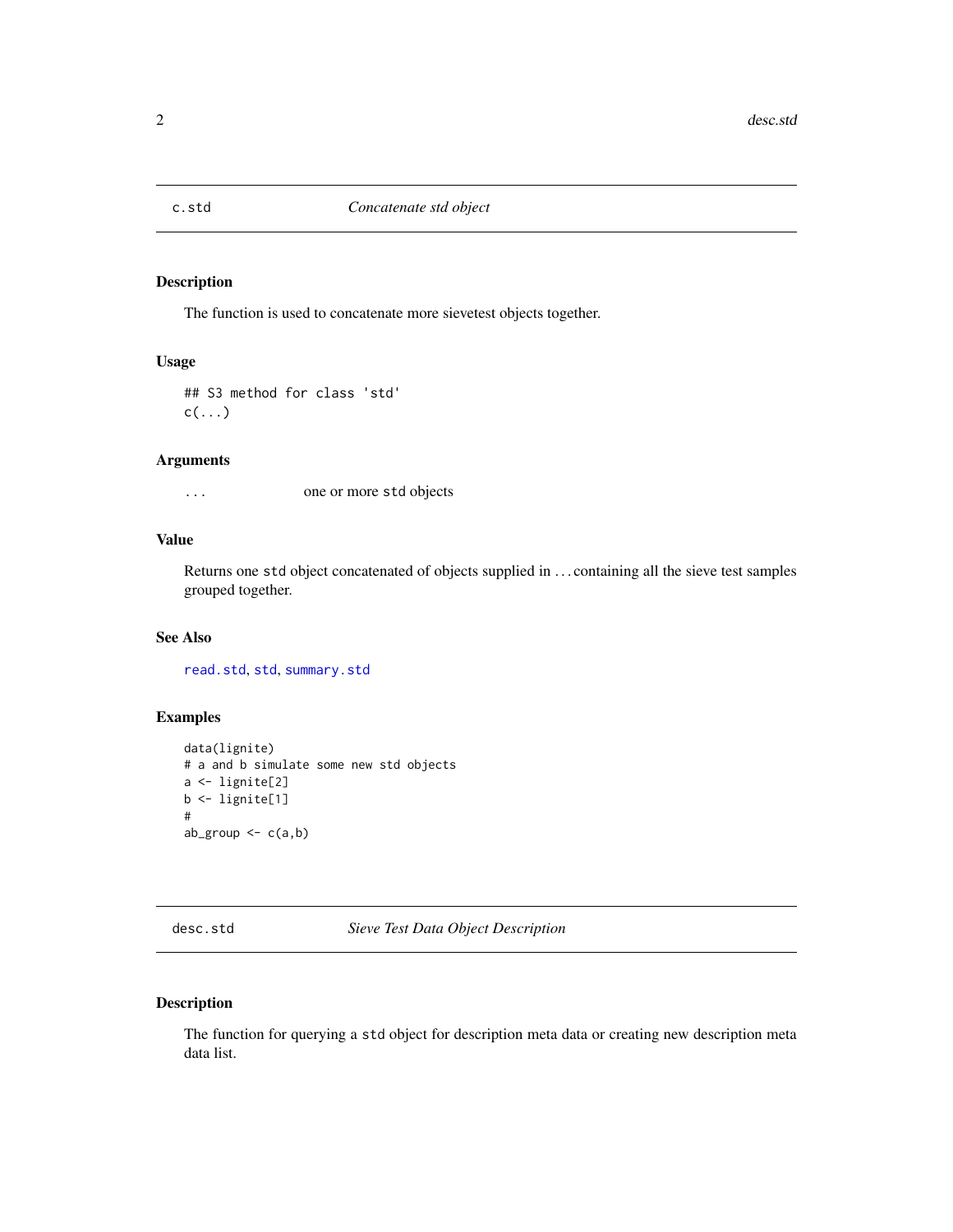<span id="page-2-0"></span>desc.std 3

# Usage

```
desc.std(Description = NA,
        Title = NA,
        Sample = NA,
        Unit = NA,
        Date = NA,
        x = NULL
```
### Arguments

| Description               | Terse description of a sample    |
|---------------------------|----------------------------------|
| Title                     | Title of particular measurement  |
| Sample                    | Name of the sample               |
| Unit                      | To which unit the sample belongs |
| Date                      | Day when the sample was taken    |
| $\boldsymbol{\mathsf{x}}$ | An existing std object           |

### Details

To be used for creating input for desc argument in functions std and tweak.std.

# Value

Returns a list of 5: Description Title Sample Unit Date

# See Also

[std](#page-8-1)

# Examples

```
# create the object by hand
# sieve test data (std) object
my_sample <- std(
a=c(500, 200, 90, 0),r=c(1.01, 24, 42.8, 32.190),
desc=desc.std(Title="Coal powder, learning std")
)
```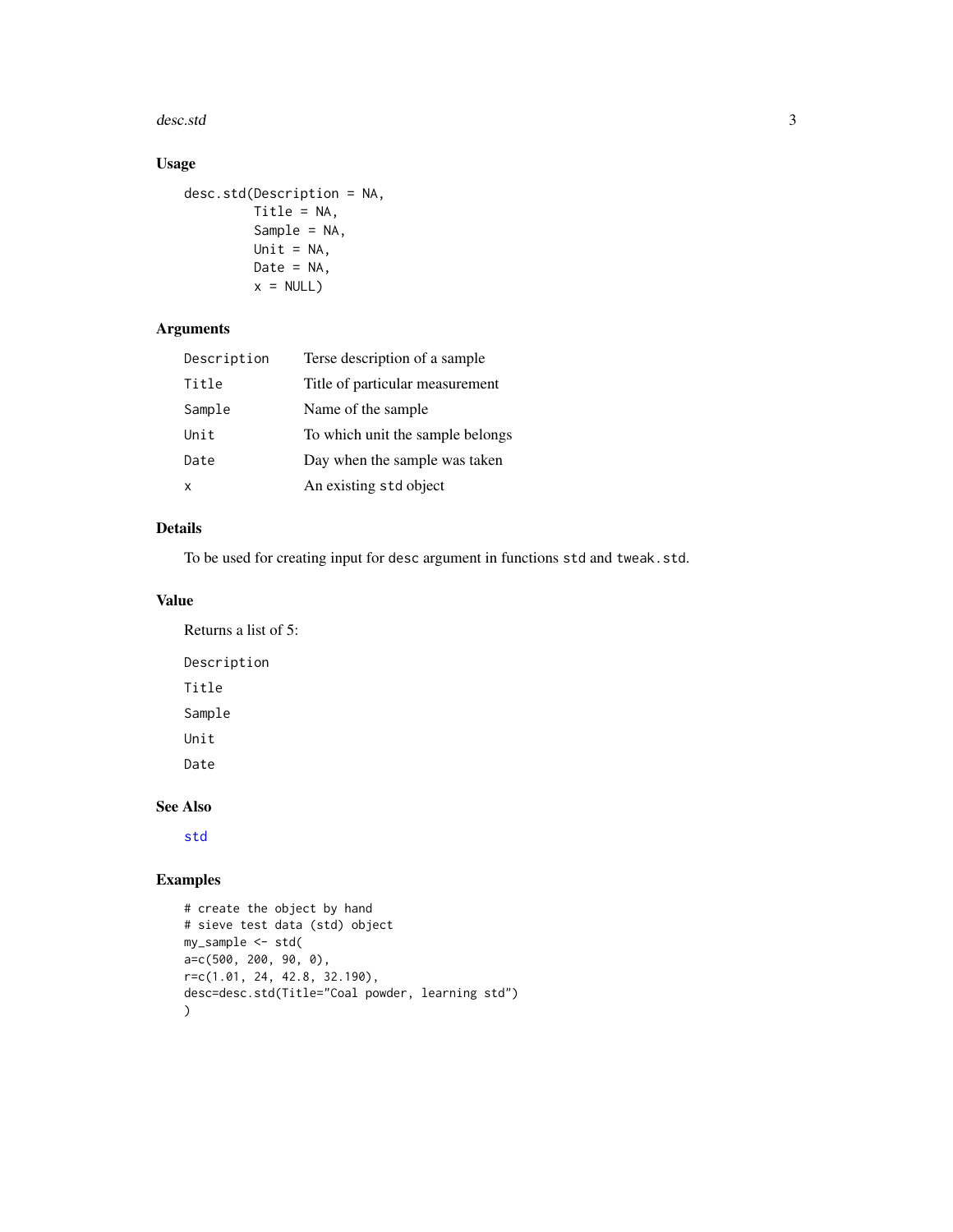<span id="page-3-1"></span><span id="page-3-0"></span>Rosin - Rammler model of particle-size distribution and cumulative undersize and oversize distributions used to obtain approximation of of powders or granular materials originated by grinding.

#### Usage

drr(x, ex, xs) orr(x, ex, xs) urr(x, ex, xs)

#### Arguments

|     | particle size, equivalent particle diameter                                                            |
|-----|--------------------------------------------------------------------------------------------------------|
| ex. | Rosin - Rammler exponent, measure of the uniformity of grinding                                        |
| XS. | finesse of grinding, that width of mesh associated with a remainder equal to<br>$\exp(-1) \sim 0.3679$ |

#### Details

Following functions are used, based on Rosin - Rammler mathematical model of particle-size distribution, for approximation of size distribution.

drr is Rosin - Rammler probability density function

urr is Rosin - Rammler cumulative distribution function (CDF) representing undersize mass fraction

orr is Rosin - Rammler complementary CDF representing oversize mass fraction ie. relative remainder on the sieve with the mesh size x

Rosin - Rammler model (1933) is the Weibull distribution which was proposed by Weibull in 1939, and Weibull distribution functions are part of R.

So the user can use stats::dweibull(x,shape=ex,scale=xs) the same way as drr, and use Weibull distribution functions provided by stats package for deeper analysis.

Similarly, stats::pweibull(x, shape=ex, scale=xs) can be used the same way as urr or stats::pweibull(x,shape=ex,scale=xs,lower.tail=F) the same way as orr.

#### Value

Both urr and orr returns value of distribution function. Function drr returns density.

#### References

Rinne, H. (2008) *The Weibull Distribution: A Handbook*, chapter 1.1.2. Taylor & Francis.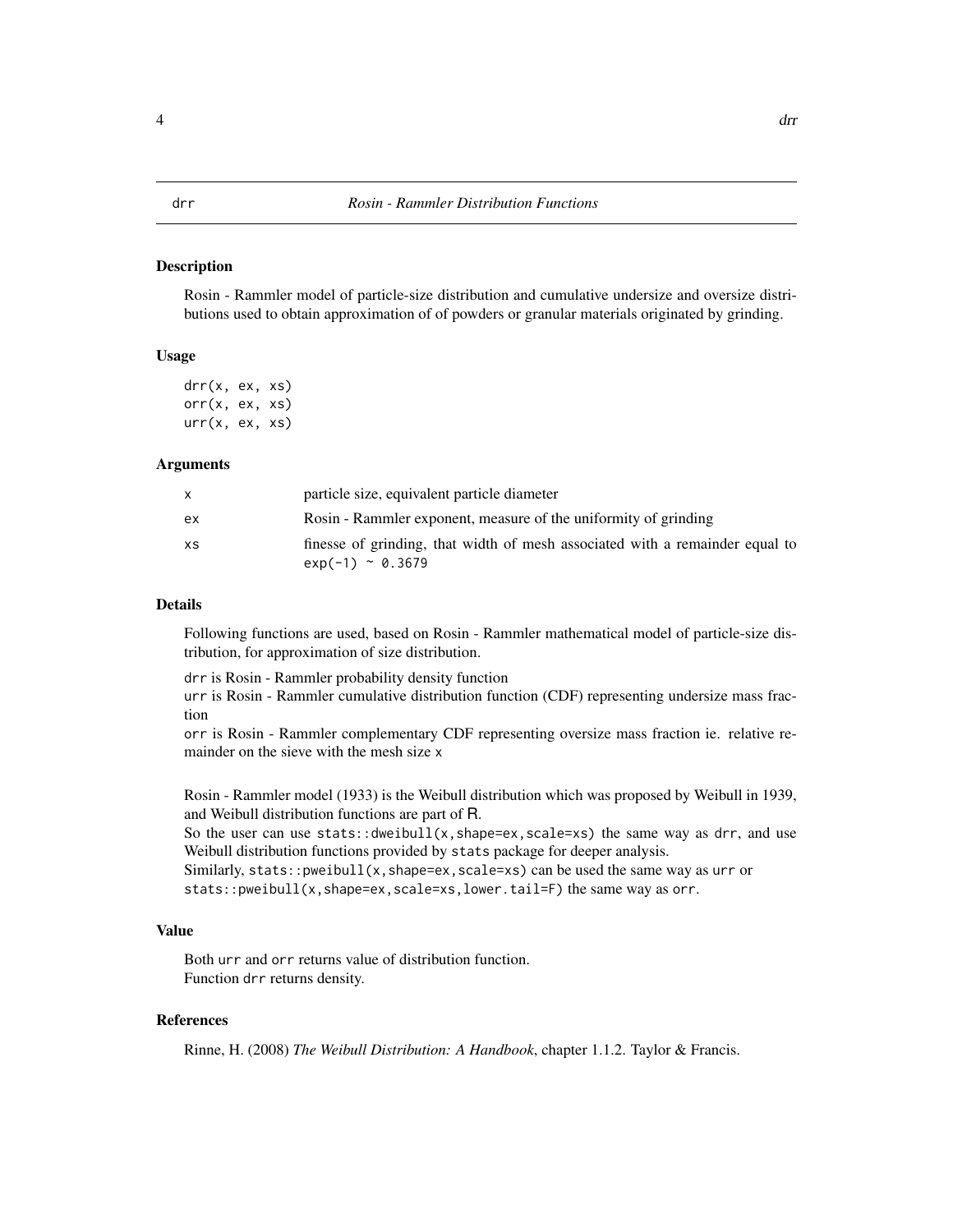#### <span id="page-4-0"></span>lignite 5 and 5 and 5 and 5 and 5 and 5 and 5 and 5 and 5 and 5 and 5 and 5 and 5 and 5 and 5 and 5 and 5 and 5 and 5 and 5 and 5 and 5 and 5 and 5 and 5 and 5 and 5 and 5 and 5 and 5 and 5 and 5 and 5 and 5 and 5 and 5 an

# See Also

[Weibull](#page-0-0), [plot.std](#page-5-1), [summary.std](#page-10-1)

#### Examples

```
## The function drr is currently defined as
# function (x, ex, xs)
# {
# (ex/xs) * (x/xs)^{(ex - 1)} * exp(-(x/xs)^{ex})# }
## The function urr is currently defined as
# function (x, ex, xs)
# {
# 1 - \exp(-(x/xs)^{n}e^{x})# }
## The function orr is currently defined as
# function (x, ex, xs)
# {
# exp(-(x/xs)^ex)
# }
x \leftarrow c(1, 5, 10, 50, 100)ex <- 1.386
xs < -178stats::dweibull(x,shape=ex,scale=xs)
drr(x,ex,xs)
stats::pweibull(x,shape=ex,scale=xs)
urr(x,ex,xs)
stats::pweibull(x,shape=ex,scale=xs,lower.tail=FALSE)
orr(x,ex,xs)
```
lignite *Sieve Test Data Object Example*

### Description

This is example std object, which is used in examples and in demo code. It is based on sieve test results of powdered lignite.

#### Usage

data(lignite)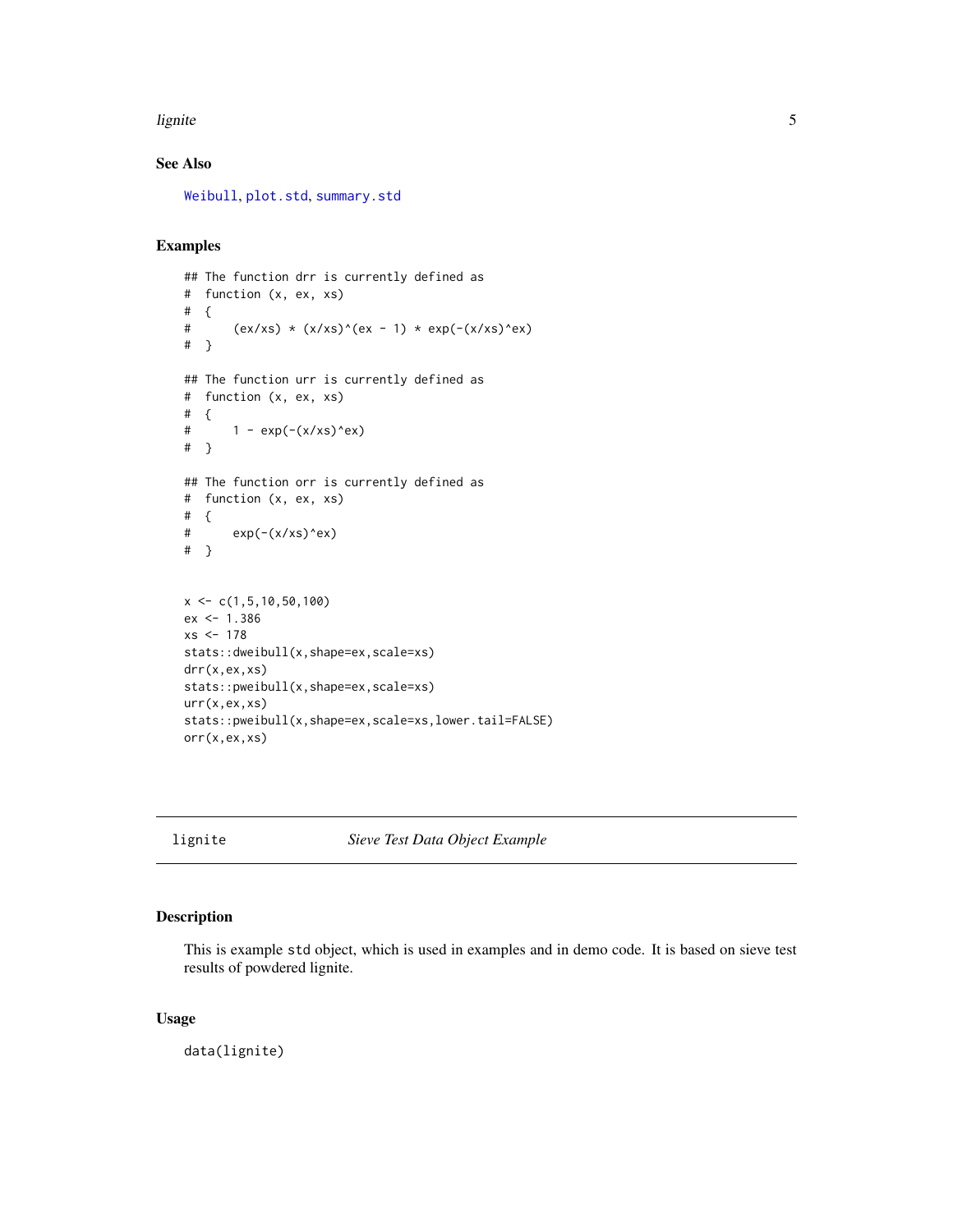<span id="page-5-0"></span>6 plot.std

### Examples

```
data(lignite)
str(lignite)
summary(lignite)
plot(lignite)
```
<span id="page-5-1"></span>

#### plot.std *Sieve Test Data Object Plot*

### Description

The function plots graphical presentation of Rosin-Rammler particle size distribution of powder which is common in grinding and comminution.

### Usage

```
## S3 method for class 'std'
plot(x,
   type=c("rr","rrdist"),
   n=30,
   lgd=T,
   col=c("#1B9E77", "#D95F02", "#7570B3", "#E7298A",
         "#66A61E", "#E6AB02", "#A6761D", "#666666"),
   bx=1,
   by=5,
   lgd.x="topleft",
   ...)
```
### Arguments

| X     | an std object representing sieve test data.          |
|-------|------------------------------------------------------|
| type  | type of plot                                         |
| n     | a factor influencing density of ticks marks          |
| lgd   | whether to show legend                               |
| col   | vector of colors                                     |
| bx    | a factor influencing rounding of x values for labels |
| by    | a factor influencing rounding of y values for labels |
| lgd.x | legend position                                      |
|       | additional graphical parameters                      |

# Value

Plots an std object to the current device.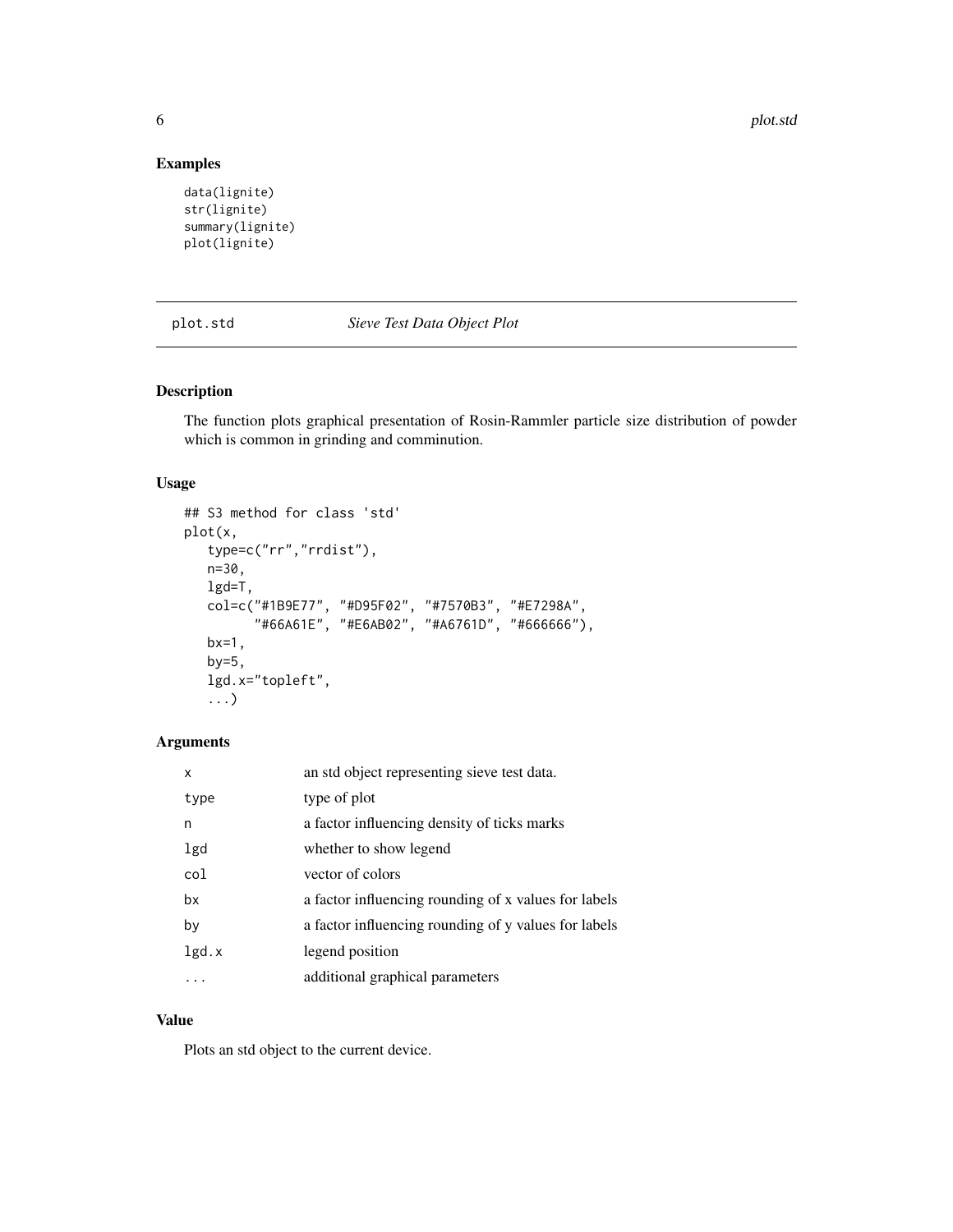#### <span id="page-6-0"></span>read.std 7 and 7 and 7 and 7 and 7 and 7 and 7 and 7 and 7 and 7 and 7 and 7 and 7 and 7 and 7 and 7 and 7 and 7

# See Also

[std](#page-8-1), [par](#page-0-0)

#### Examples

```
# load example data and make plot
data(lignite)
plot(lignite)
plot(lignite,type='rrdist',lwd=2,lgd.x="right")
```
<span id="page-6-1"></span>read.std *Data input from file*

#### Description

Reads std data from CSV file and creates std object.

# Usage

read.std(file, sep = " $\setminus t$ ", dec = ".")

## Arguments

| file | file path.                                                          |
|------|---------------------------------------------------------------------|
| sep  | field separator used in the file, defaults to "\t".                 |
| dec  | the character used in the file for decimal points, defaults to ".". |

#### Details

The file format allows to have more test data within one file.

| # Meta data    |                       |                              |           |
|----------------|-----------------------|------------------------------|-----------|
| D1 names       |                       | D1 values DN names DN values |           |
| # Data         | __                    |                              |           |
| aperture       | retained              | aperture                     | retained  |
| $\mathbf{A}$ 1 | R <sub>1</sub> values | An                           | Rn values |

Section D1 or DN is 5 rows of meta data.

Commented lines must not be removed.

Multi row columns A and R corresponds to a and r arguments of std function, D corresponds to desc.

The file must have at least two columns, then it is just for 1 sample data, or it can have Nx2 columns for N samples.

Data section allows for different number of A1 and AN rows.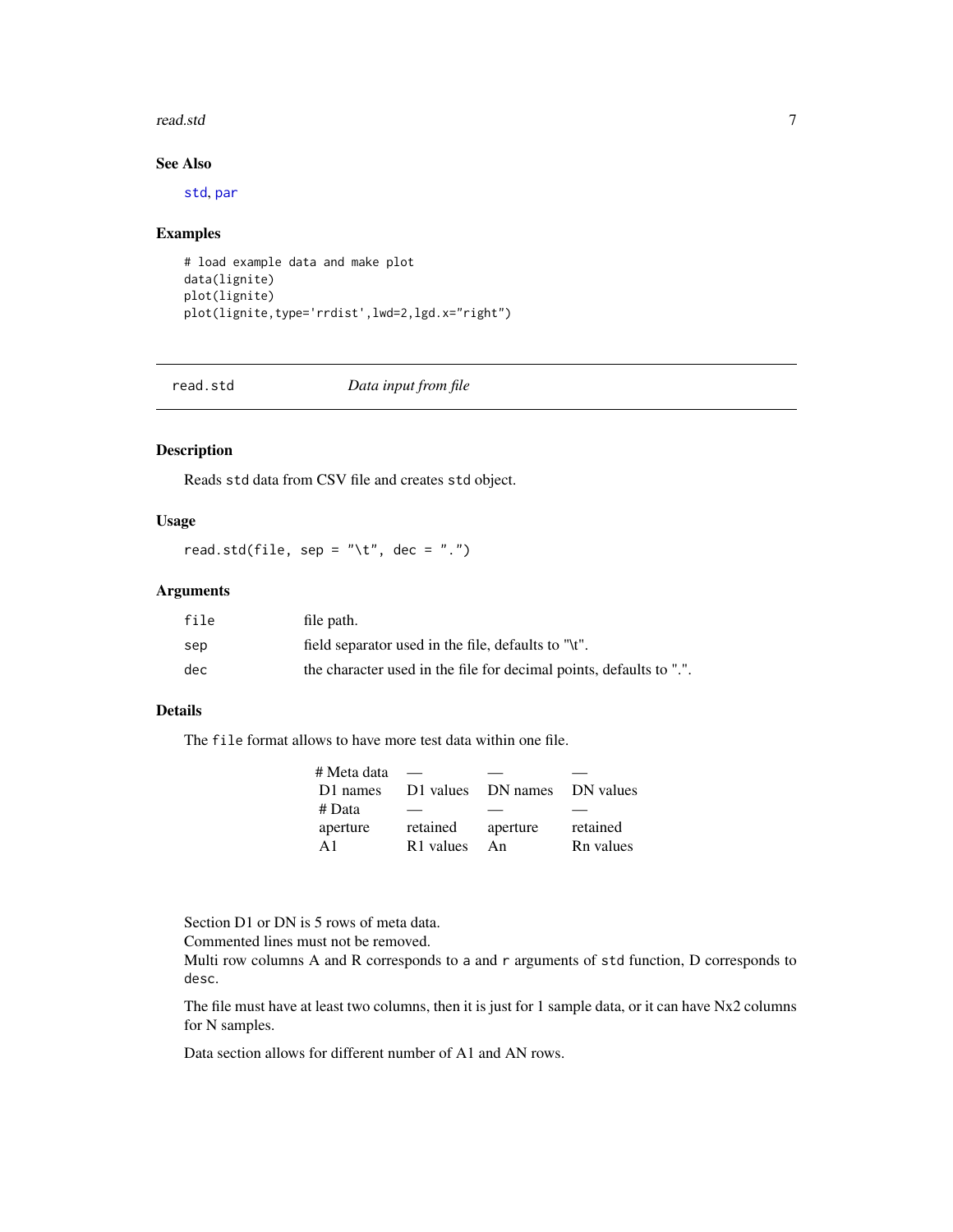## <span id="page-7-0"></span>Value

Returns a std object.

#### See Also

[std](#page-8-1), [c.std](#page-1-1), [summary.std](#page-10-1)

#### Examples

```
# provided example file
fi <- system.file("lignite.csv",package="sievetest")
# inspect the file
file.show(fi)
# read the file
# there will be warning, because the file is prepared the way
# to show them, they are OK
a <- read.std(fi)
plot(a)
```
rrx2x *Sieve Test Data Object Plot Coordinates Transformation Functions*

#### Description

Function transform user coordinates of plot to axis coordinates or vise versa.

#### Usage

 $rrx2x(x)$ rry2y(x) x2rrx(x) y2rry(x)

#### Arguments

x Value to transform.

#### Details

The default plot type "rr" uses transformed coordinates, so the user can read percents on y axis and micrometers on x axis, while par('usr') returns coordinates in  $\log(x)$  and  $\log(\log(100/y))$ . Hence the user can use transformation functions to convert between the types. The "rr" keyword in the name of function, belongs to the log x log-log (usr) space.

## Value

Functions return appropriate transformed value.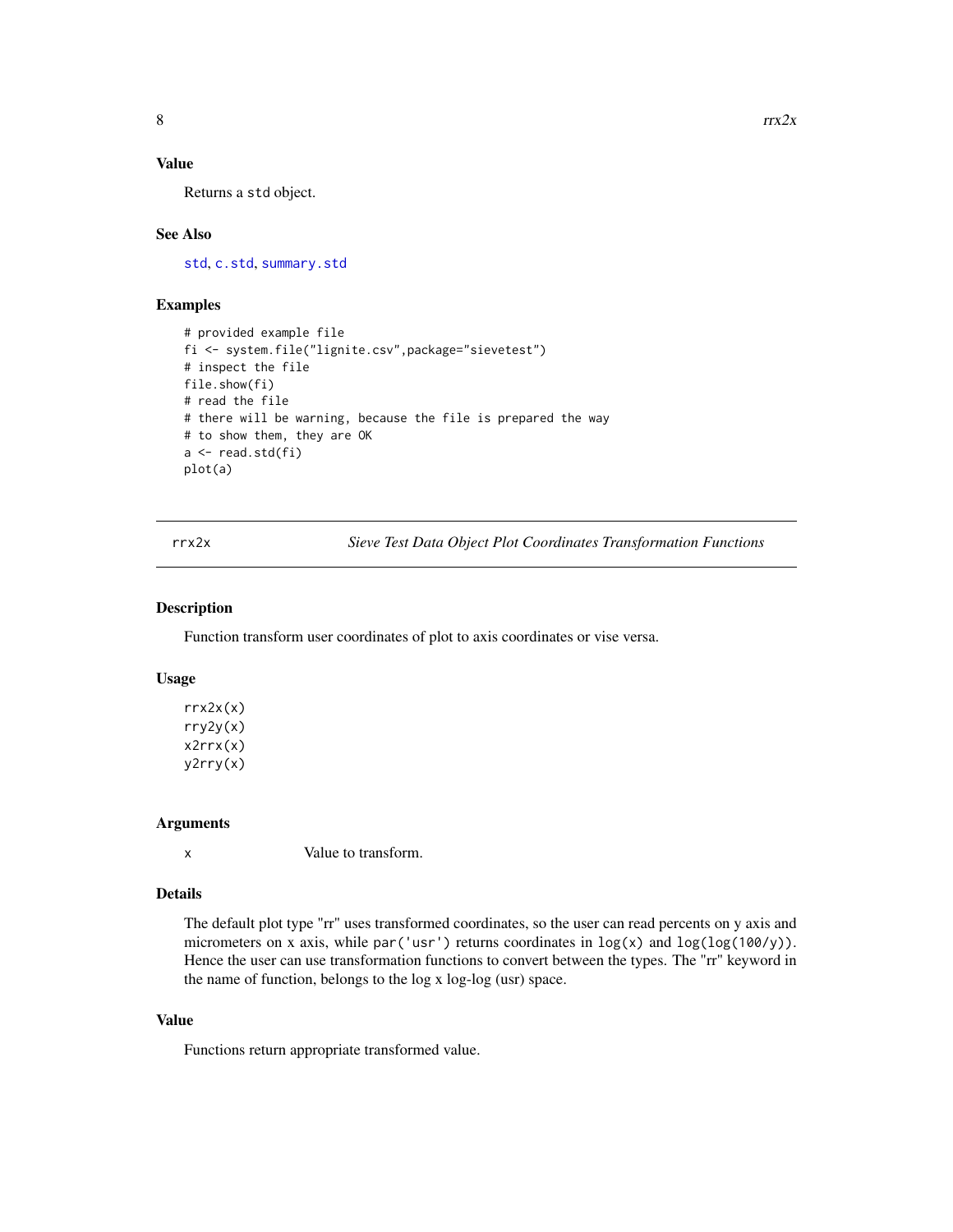<span id="page-8-0"></span>std 9

# See Also

[plot.std](#page-5-1)

#### Examples

```
data(lignite)
plot(lignite)
# query for exact x coordinates within the plot
if(interactive()) rrx2x(locator()$x)
# query for exact y coordinates within the plot
if(interactive()) rry2y(locator()$y)
# or
y2rry(36.78794)
# or
rrx2x(par('usr')[1])
```
### <span id="page-8-1"></span>std *Sieve Test Data Object*

# Description

Functions to create, test and subset a std object.

#### Usage

```
std(a, r, desc = desc.std(), lmargs = list())
is.std(x)
## S3 method for class 'std'
x[i, ...]
```
### Arguments

| a      | A vector of sieve net aperture sizes in micrometers, zero size means the receiver.                                                                                                                                                                |
|--------|---------------------------------------------------------------------------------------------------------------------------------------------------------------------------------------------------------------------------------------------------|
| i      | An integer or vector of integers                                                                                                                                                                                                                  |
|        | Mass percent of remaining material on the sieve, vector with the same length<br>as vector a, sum should be equal 100, if not the function will give warning and<br>recalculate the values. If the value is 0, then will be excluded with warning. |
| desc   | A description meta data prepared by desc.std                                                                                                                                                                                                      |
| lmargs | A list of additional arguments to 1m                                                                                                                                                                                                              |
| X      | An object of std class                                                                                                                                                                                                                            |
|        | Not used                                                                                                                                                                                                                                          |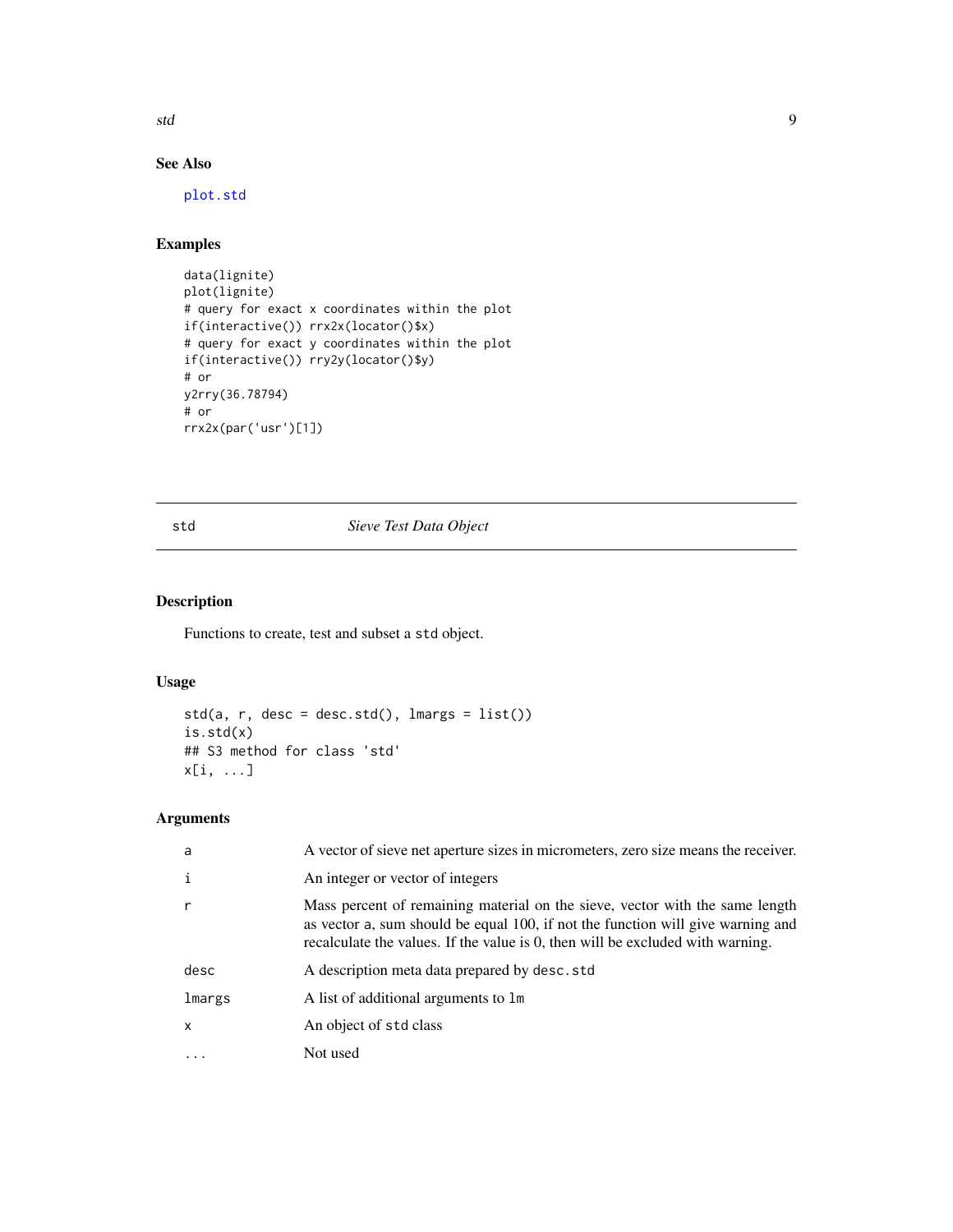#### Details

Basically the std object is list of lists, in the first level (trunk) are stored particular sieve test samples, in the second level (branches) are stored details of each single sample. If there is only one sample in the std object, then the length will be 1. The object can be created by hand using std function or by reading the basic information from CSV file using read.std function. Once the std object exists, it can be sub-selected using  $x[i]$  or concatenated by  $c(\ldots)$ .

#### Value

Both std(a,r) and  $x[i]$  functions return std object,  $x[[i]]$  returns list holding following informations:

| Description    | Terse description of a sample                                |
|----------------|--------------------------------------------------------------|
| Title          | Title of particular measurement                              |
| Sample         | Name of the sample                                           |
| Unit           | To which unit the sample belongs                             |
| Date           | Day when the sample was taken                                |
| stdata         | Data frame with given and calculated values                  |
| lmfit          | Result of linear model fit, 1 m object                       |
| RRcoefficients |                                                              |
|                | List of coefficients for Rosin - Rammler distribution        |
| size           | List of characteristic sizes of Rosin - Rammler distribution |

The is.std(x) function returns logical value.

## See Also

[read.std](#page-6-1), [c.std](#page-1-1), [summary.std](#page-10-1), [tweak.std](#page-11-1)

#### Examples

```
## create std
sieve_aperture_size <- c(500, 200, 90, 0)
mass_ppc_retained <- c(1.01, 24, 42.8, 32.190)
# some meta data:
md <- desc.std("Coal powder, learning std")
# sieve test data (std) object
my_sample <- std(a=sieve_aperture_size, r=mass_ppc_retained, desc=md)
is.std(my_sample)
```
<span id="page-9-0"></span>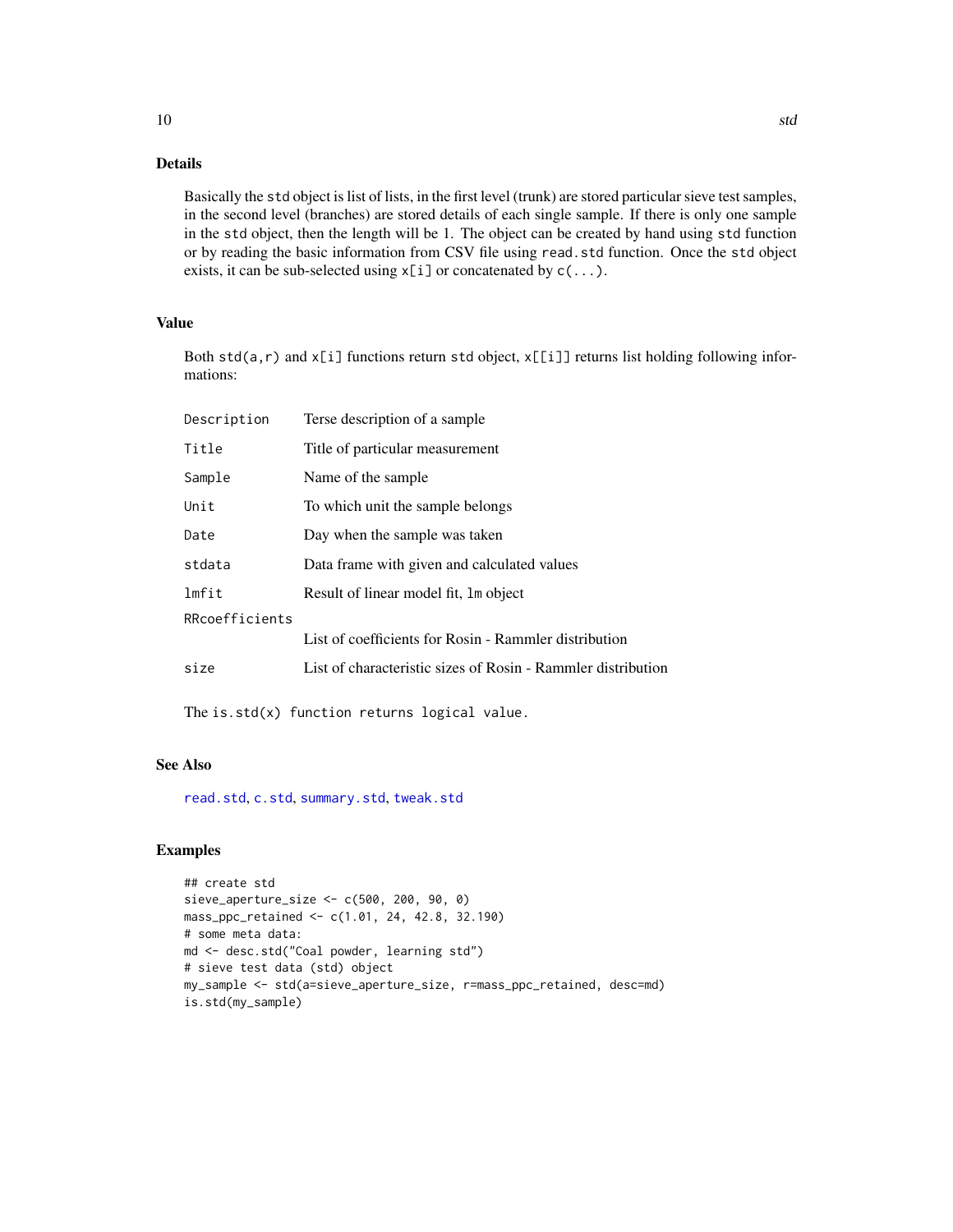<span id="page-10-1"></span><span id="page-10-0"></span>

The function makes summary table of std object.

#### Usage

## S3 method for class 'std' summary(object, ...)

# Arguments

| object | std object |
|--------|------------|
| .      | not used   |

# Value

Returns data frame with following columns:

| Description | Terse description of a sample                                                                                              |
|-------------|----------------------------------------------------------------------------------------------------------------------------|
| Title       | Title of particular measurement                                                                                            |
| Sample      | Name of the sample                                                                                                         |
| Unit        | To which unit the sample belongs                                                                                           |
| Date        | Day when the sample was taken                                                                                              |
| <b>RRxs</b> | Rosin - Rammler distribution xs coefficient                                                                                |
| RRex        | Rosin - Rammler distribution ex coefficient                                                                                |
| RRms        | modus calculated from Rosin - Rammler approximation                                                                        |
| RRmn        | mean calculated from Rosin - Rammler approximation                                                                         |
| RRo90umPPC  | CCDF (oversize) value in % calculated from Rosin - Rammler approximation<br>for equivalent particle size of 90 micrometers |

# See Also

# [drr](#page-3-1), [std](#page-8-1)

# Examples

data(lignite) summary(lignite)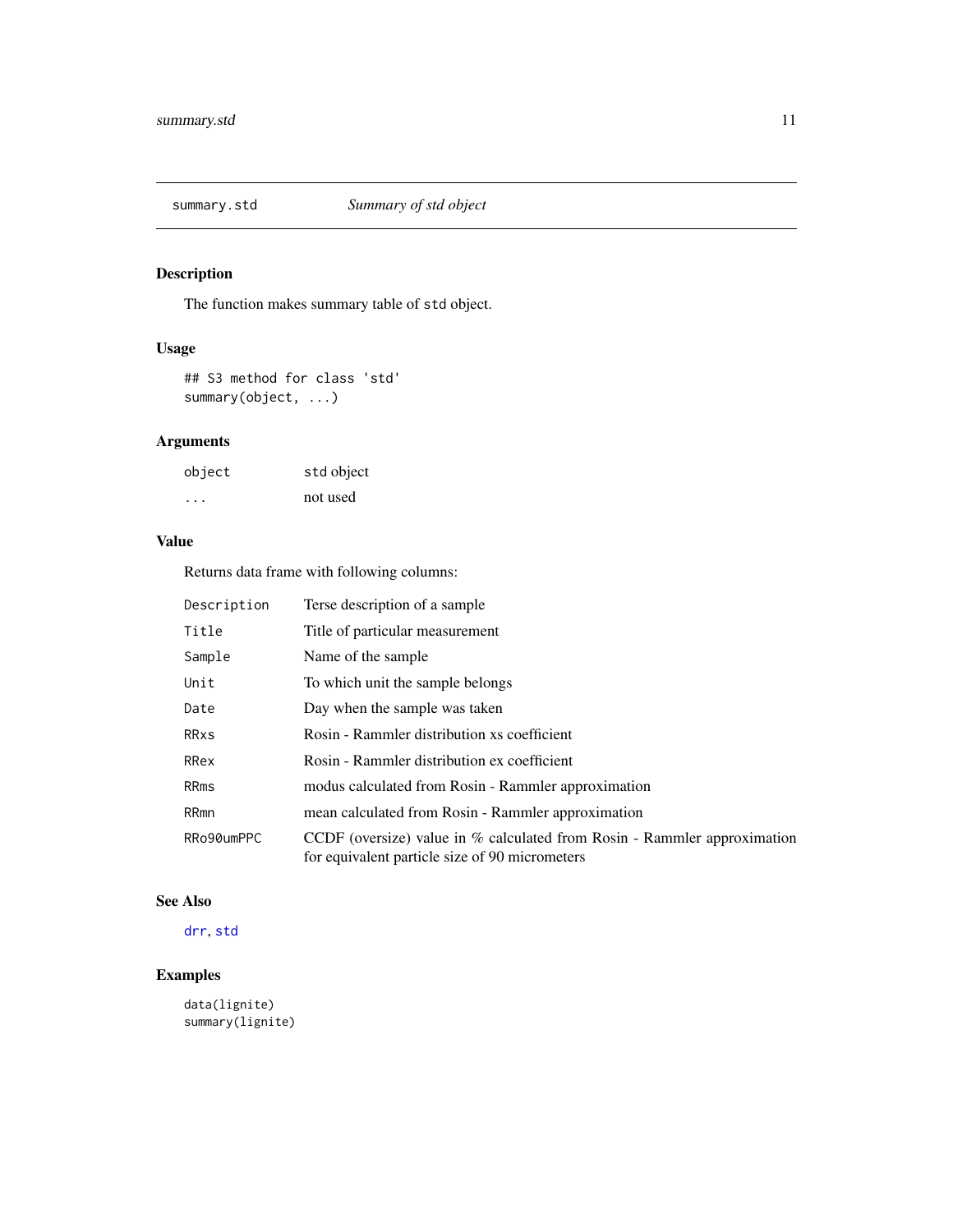<span id="page-11-1"></span><span id="page-11-0"></span>

The function is used for modifying of existing std object.

#### Usage

```
tweak.std(
  x,
 desc = desc.std(x = x),
  lmargs = as.list(x[[1]]$lmfit$call[-c(1:3)]))
```
#### Arguments

|        | std object to be modified                                                             |
|--------|---------------------------------------------------------------------------------------|
| desc   | list of description meta data, default is original meta data of object x              |
| lmargs | list of 1m additional arguments, default is original 1 margs taken from 1 m call (all |
|        | Im arguments except formula and data)                                                 |

#### Details

The function modifies the std object or just refresh the x object while recalculating the lm fit, Rosin - Rammler coefficients and characteristic sizes. The refreshing of an old saved object can be useful in case that lm fit structure changes across R versions as the std object encapsulates lm fit result.

#### Value

Returns std object with length = 1.

#### See Also

[desc.std](#page-1-2), [std](#page-8-1)

#### Examples

```
# Load the data, modify linear model and plot.
data(lignite)
std1 <- lignite[2]
std2 <- tweak.std(lignite[2],lmargs = list(weights=c(1,1,0,1)),
       desc = desc.std(x=std1,Title="Lignite w 1 1 0 1"))
plot(c(std1,std2))
```